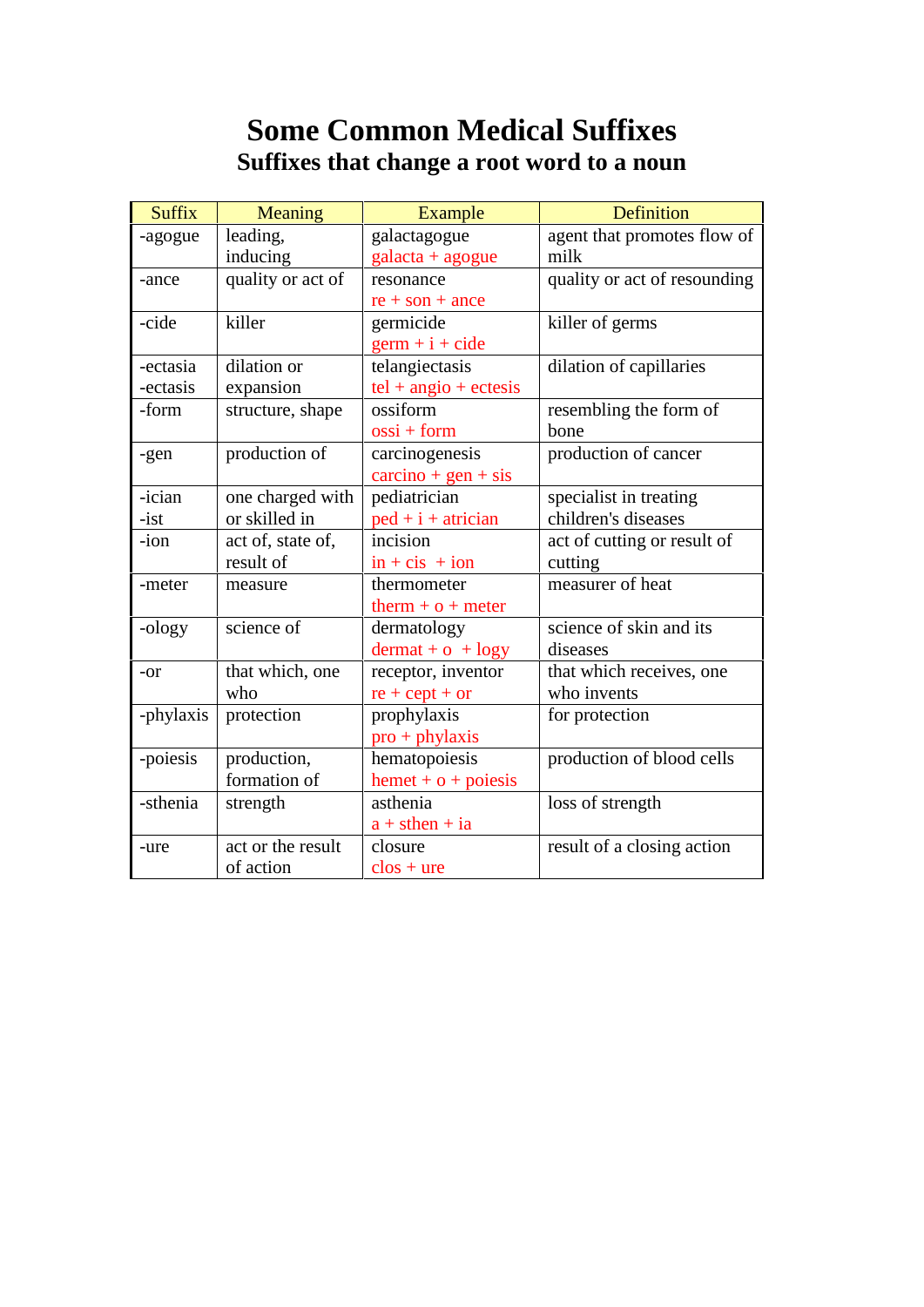| <b>Suffix</b> | <b>Meaning</b>         | Example                    | Definition                  |
|---------------|------------------------|----------------------------|-----------------------------|
| $-ac$         | pertaining to          | celiac                     | pertaining to the abdominal |
|               |                        | $\text{celi} + \text{ac}$  | region                      |
| $-acy$        | that which is,         | fallacy                    | that which is false         |
|               | pertaining to          | $fall + acy$               |                             |
| -ad           | toward, in the         | cephalad                   | toward the head             |
|               | direction of           | $cephal + ad$              |                             |
| -al           | pertaining to          | digital                    | pertaining to finger or toe |
|               |                        | $digit + al$               |                             |
| -an           | pertaining to, related | ovarian                    | pertaining to the ovary     |
|               | to, belonging to       | $ovari + an$               |                             |
| -ar           | of or related to       | valvular                   | related to a valve          |
|               |                        | $valvul + ar$              |                             |
| -ary          | related to, pertaining | biliary                    | pertaining to bile          |
|               | to                     | $bili + ary$               |                             |
| -ate          | that which is acted on | separate                   | to keep apart               |
|               |                        | $separ + ate$              |                             |
| -facient      | making or causing to   | febrifacient               | causing a fever             |
|               | become                 | $febri + facient$          |                             |
| -fugal        | driving or travelling  | centrifugal                | moving away from the        |
|               |                        | $centri + fugal$           | center                      |
| $-ic$         | pertaining to          | colonic                    | pertaining to the colon     |
|               |                        | $\text{colon} + \text{ic}$ |                             |
| -ile          | having the qualities   | febrile                    | feverish                    |
|               | of or the capability   | $febr + ile$               |                             |
|               | for                    |                            |                             |
| -ious         | capable of, causing    | infectious                 | capable of being            |
|               |                        | $in + feet + ious$         | transmitted                 |
| -ive          | that which performs    | tardive disease            | disease with late-appearing |

#### **Table 2: Suffixes that change a root word to an adjective**

|          | or tends toward        | $\text{tard} + \text{ive}$ | symptoms                  |
|----------|------------------------|----------------------------|---------------------------|
| -oid     | like                   | ameboid                    | ameobalike                |
|          |                        | $ameob + oid$              |                           |
| -ory     | process of, pertaining | sensory                    | pertaining to the senses  |
|          | to, function of        | $sens + ory$               |                           |
| -ose     | full of, having the    | comatose                   | having the qualities of a |
|          | qualities of, sugar    | $com1 + t + ose$           | coma                      |
|          |                        | lactose,                   |                           |
|          |                        | fructose,                  |                           |
|          |                        | sucrose,                   |                           |
|          |                        | galactose                  |                           |
| -ous     | pertaining to          | venous                     | pertaining to a vein      |
|          |                        | $ven +ous$                 |                           |
| -some    | tendency, like         | tiresome                   | tiring                    |
|          |                        | $tire + some$              |                           |
| -trophic | related to nutrition,  | dystrophic                 | faulty nutrition          |
|          | growth, development    | $dys + troph + ic$         |                           |
| -tropic  | turning toward,        | hydrotropic                | turned toward water       |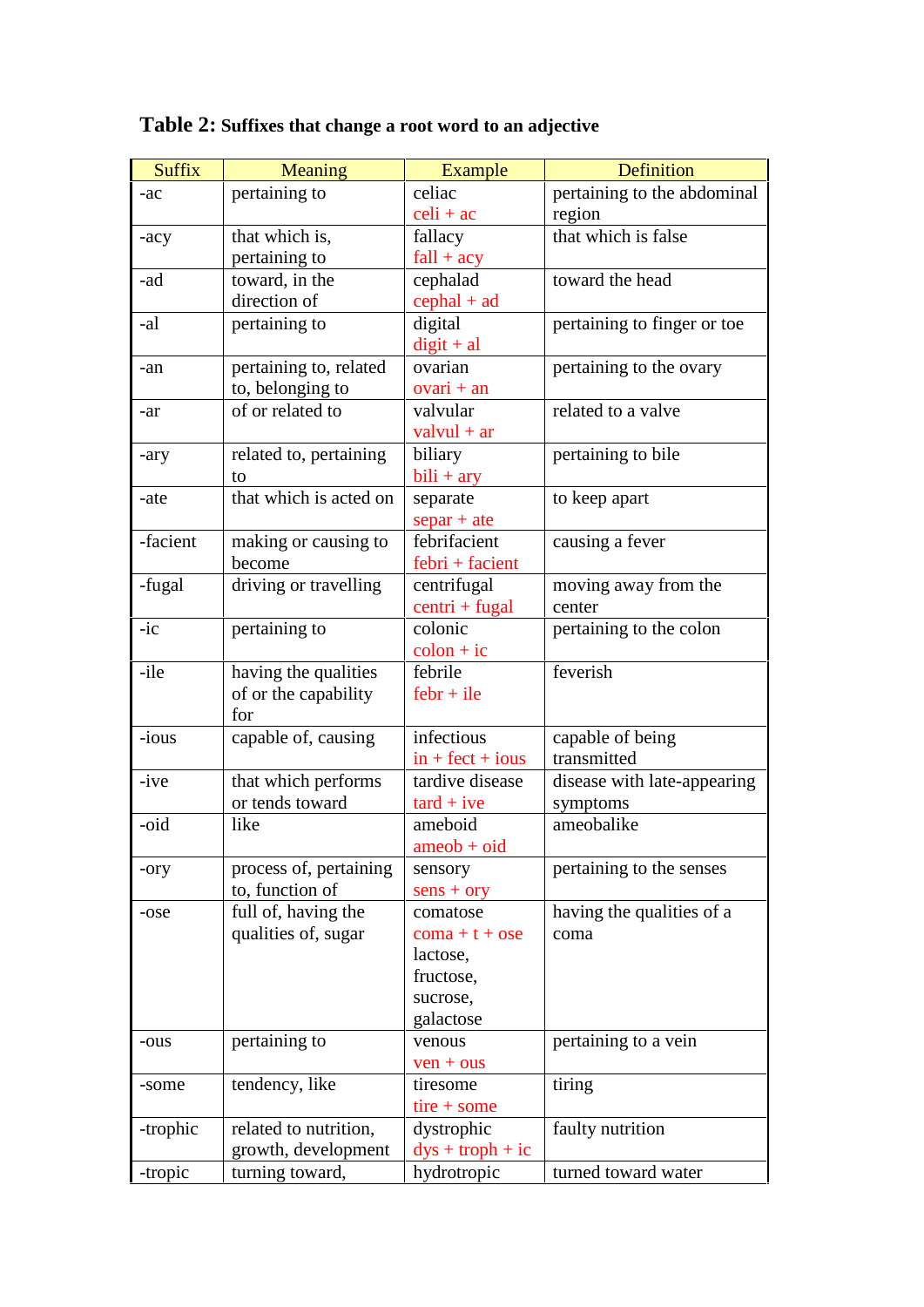|      | changing, acting on  | $\frac{dy}{dx} + o + \text{trop}$ | acting on the gonads |
|------|----------------------|-----------------------------------|----------------------|
|      |                      | $+ i c$                           |                      |
|      |                      | gonadotropic                      |                      |
|      |                      | $\text{gonad} + \text{o} +$       |                      |
|      |                      | $trop + ic$                       |                      |
| $-Y$ | having the nature or | gouty                             | goutlike             |
|      | quality of           | $gout + y$                        |                      |

#### **Table 3: Suffixes that denote a state or condition**

| <b>Suffix</b> | <b>Meaning</b>         | Example                          | <b>Definition</b>          |
|---------------|------------------------|----------------------------------|----------------------------|
| -agra         | severe pain, seizure   | podagra                          | severe pain in the foot    |
|               |                        | $pod + agra$                     |                            |
| -algia        | pain                   | neuralgia                        | nerve pain                 |
|               |                        | $neur + alg + ia$                |                            |
| -atresia      | abnormal closure       | proctatresia                     | closed anus                |
|               |                        | $\text{procto} + \text{atres} +$ |                            |
|               |                        | ia                               |                            |
| -cele         | swelling, tumor        | cystocele                        | hernia of urinary bladder  |
|               |                        | $cyst + o + cele$                |                            |
| -chezia,      | discharge of foregin   | hematochezia                     | passage of bloody stool    |
| -chesia       | substance              | $hemat + o +$                    |                            |
|               |                        | $chez + ia$                      |                            |
| -cyst         | bladderlike sac        | hydrocyst                        | cyst containing water      |
|               |                        | $hydr + o + cyst$                |                            |
| -dom          | state of being         | martyrdom                        | state of being a martyr    |
|               |                        | $matrix + dom$                   |                            |
| -dynia        | pain                   | pleurodynia                      | pain on the side of the    |
|               |                        | $\n  pleur + o + dyn\n$          | chest                      |
|               |                        | $+ia$                            |                            |
| -ema          | swelling, distension   | emphysema                        | distension of airsacs in   |
|               |                        | $emphys + em +$                  | lungs                      |
|               |                        | a                                |                            |
| -ful          | full of, characterized | stressful                        | causing srress             |
|               | by                     | $stress + ful$                   |                            |
| -hood         | state, quality,        | childhood                        | state of being a child     |
|               | condition of           | $child + hood$                   |                            |
| -ia           | a diseased condition   | anuria                           | condition of lack of urine |
|               |                        | $an + ur + ia$                   |                            |
| -iasis        | a diseased condition   | cholelithiasis                   | condition of bile stones   |
|               |                        | $chole + lith + ia$              |                            |
|               |                        | $+$ sis                          |                            |
| -id           | condition              | flaccid                          | condition of softness      |
|               |                        | flacc + $id$                     |                            |
| $-ism$        | condition, act of,     | dwarfism                         | a condition of being a     |
|               | process of             | $dwarf + ism$                    | dwarf                      |
| -itis         | inflammation           | phlebitis                        | inflammation of a vein     |
|               |                        | $phleb + it$ is                  |                            |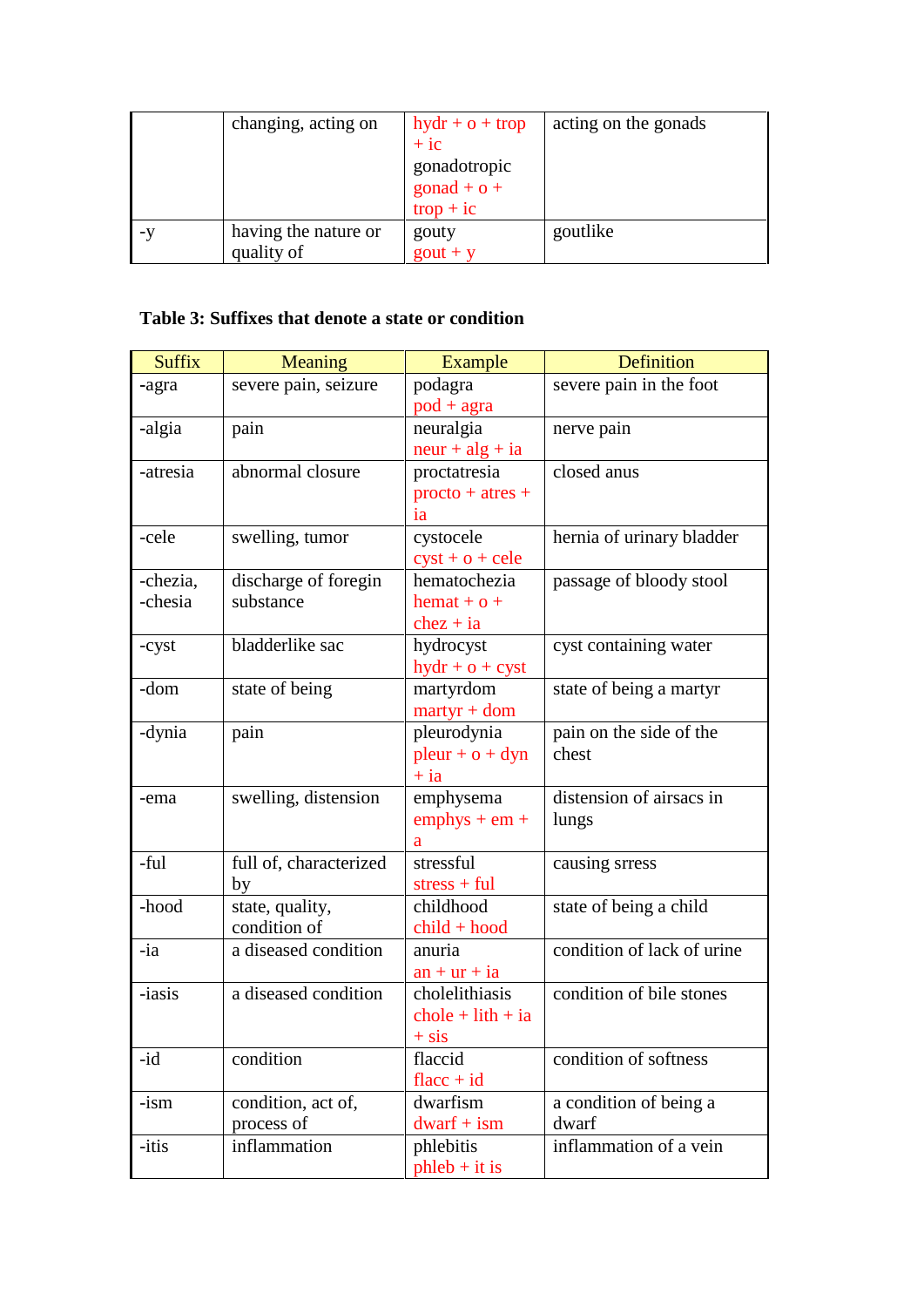| $-ity$   | quality of, state of                | obesity                                | state of being obese        |
|----------|-------------------------------------|----------------------------------------|-----------------------------|
|          |                                     | $obes + ity$                           |                             |
| -less    | without, not capable                | odorless                               | without odor                |
|          | of                                  | $odor + less$                          |                             |
| -malacia | softening                           | osteomalacia                           | softening of bone           |
|          |                                     | $osteo + malac +$                      |                             |
|          |                                     | ia                                     |                             |
| -ness    | quality of state of                 | illness                                | state of being ill          |
|          |                                     | $ill + ness$                           |                             |
| -oma     | tumor                               | carcinoma                              | malignant tumor             |
|          |                                     | $\text{carcin} + \text{om} + \text{a}$ |                             |
| -osis    | action, state, process,             | halitosis                              | condition of having bad     |
|          | condition                           | $halit + o + sis$                      | breath                      |
| -pathy   | suffering, disease                  | cardiopathy                            | heart disease               |
|          |                                     | $cardi + o + path$                     |                             |
|          |                                     | $+y$                                   |                             |
| -penia   | deficiency, lack                    | leukopenia                             | lack of white blood cells   |
|          |                                     | $leuk + o + pen$                       |                             |
|          |                                     | $+ia$                                  |                             |
| -philia  | love of                             | hemophilia                             | love of blood, a blood      |
|          |                                     | $hem + o + phi$                        | disease                     |
|          |                                     | $+$ ia                                 |                             |
| -phobia  | fear of                             | claustrophobia                         | fear of confinement         |
|          |                                     | claustr + $o$ +                        |                             |
|          |                                     | $phob + ia$                            |                             |
| -ptosis  | dropping, downward                  | carpoptosis                            | wrist-drop                  |
|          | displacement                        | $\text{carpo} + \text{ptosis}$         |                             |
| -rrhage, | bursting forth                      | hemorrhage                             | bursting forth of blood     |
| -rrhagia |                                     | $hemo + rrhage$                        |                             |
| -rrhea   | flow, discharge                     | galactorrhea                           | excessive flow of milk      |
|          |                                     | $\text{galact} + \text{o} +$           |                             |
|          |                                     | rrhea                                  |                             |
| -rrhexis | rupture                             | splenorrhexis                          | rupture of the spleen       |
|          |                                     | $s$ plen + $o$ +                       |                             |
|          |                                     | rrhexis                                |                             |
| -ship    | state of, quality of                | hardship                               | state of being difficult to |
|          |                                     | $hard + ship$                          | endure                      |
| -stasis  | satte of being at a                 | hemostatsis                            | stagnation of blood         |
|          | standstill                          | $hemo + stasis$                        |                             |
| -staxis  | hemorrhage                          | epistaxis                              | hemorrhage from the nose,   |
|          |                                     | $epi + staxis$                         | nosebleed                   |
| -tion    | act of, result of,                  | elongation                             | process of making longer    |
|          | process of                          | $e + long + ate +$                     |                             |
|          |                                     | ion                                    |                             |
|          |                                     |                                        |                             |
| -tonia   | streching, putting<br>unddr tension | hypertonia                             | excessive tension           |
|          |                                     | hyper + ton + ia                       |                             |
| -vert    | turn                                | divert                                 | turn aside                  |
|          |                                     | $di + vert$                            |                             |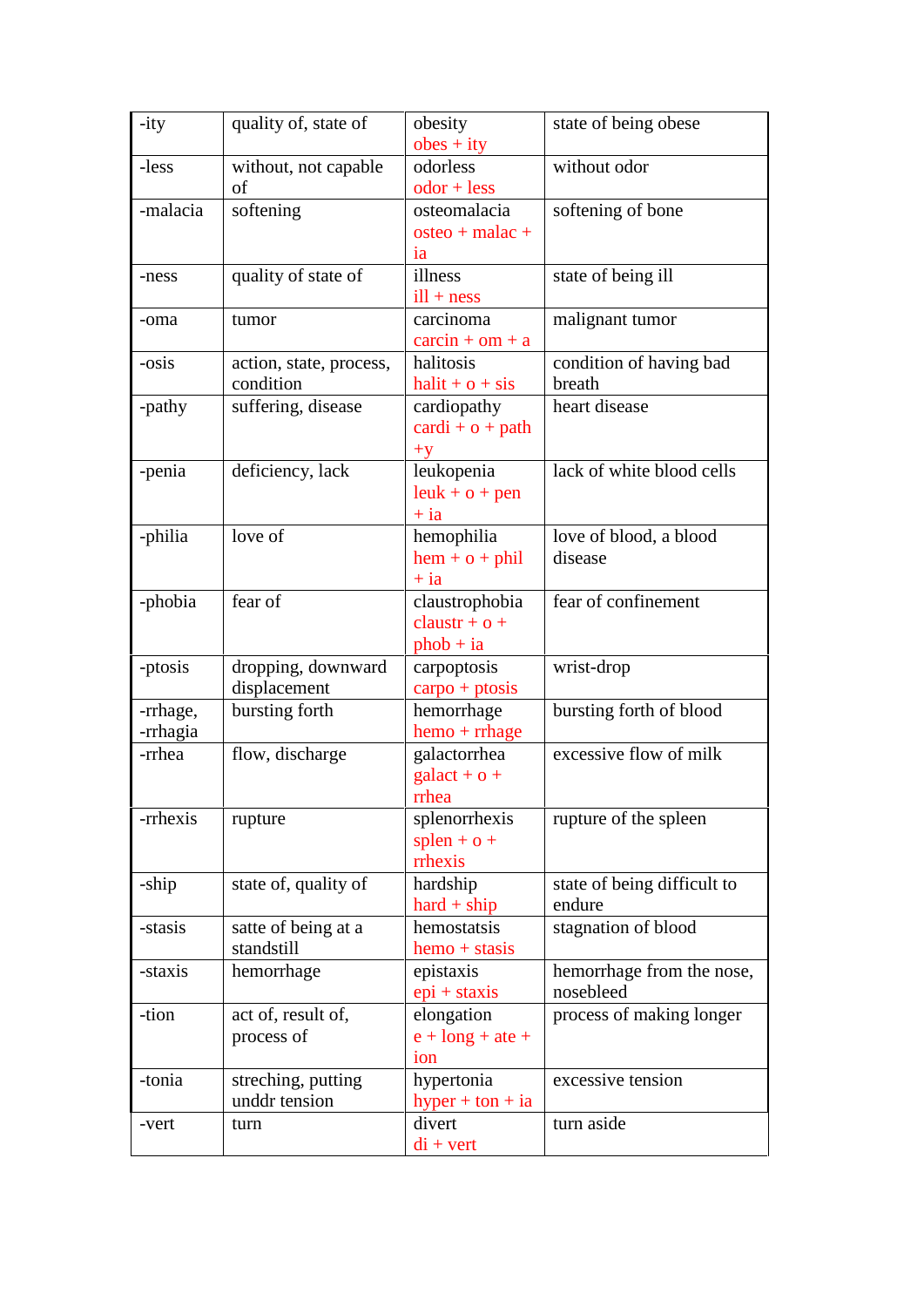| <b>Suffix</b> | Meaning                | Example                                 | <b>Definition</b>           |
|---------------|------------------------|-----------------------------------------|-----------------------------|
| -centesis     | puncture of a cavity   | paracentesis                            | puncture of a space around  |
|               |                        | $para + centesis$                       | an organ or within a cavity |
|               |                        |                                         | to remove fluid             |
| -cis          | cut                    | excise                                  | cut out                     |
|               |                        | $ex + cise$                             |                             |
| -clasis,      | breaking up            | bacterioclasis                          | breaking up of bacteria     |
| -clasia       |                        | bacterio + clasis                       |                             |
| -cleisis      | closure                | colpocleisis                            | operation for closure of    |
|               |                        | $\text{colpo} + \text{cleisis}$         | vagina                      |
| -desis        | binding, fusion        | tenodesis                               | fixation of loose tendon    |
|               |                        | $ten + o + desis$                       |                             |
| -ectomy       | excision, cutting out  | laryngectomy                            | removal of larynx           |
|               |                        | $laryng + ectom$                        |                             |
|               |                        | $+ y$                                   |                             |
| -gram,        | act or method of       | radography                              | process of taking an x-ray  |
| -graphy       | recording              | $radio + graph +$                       |                             |
|               |                        |                                         |                             |
| -lysis        | setting free,          | adipolysis                              | decomposition of fats       |
|               | dissolution            | $\text{adip} + \text{o} + \text{lysis}$ |                             |
| -ostomy       | creation of a mouth    | colostomy                               | creating a new opening      |
|               | or opening             | $col + so + tom$                        | between bowel and           |
|               |                        | $+V$                                    | abdominal wall              |
| -otomy        | cutting into           | tracheotomy                             | cut into the windpipe       |
|               |                        | trache + $o$ +                          |                             |
|               |                        | $tom + y$                               |                             |
| -pexy         | fixation               | sigmoidoscopy                           | fixation of the large       |
|               |                        | $sign + oid +$                          | intestine                   |
|               |                        | $scop + y$                              |                             |
| -plasty       | molding or shaping     | osteoplasty                             | plastic surgery on bone     |
|               |                        | $osteo + plast +$                       |                             |
|               |                        | V                                       |                             |
| -rrhaphy      | closure of by          | cystorrhaphy                            | suture of bladder           |
|               | suturing, repair       | $cyst + rmaph +$                        |                             |
|               |                        | y                                       |                             |
| -scope,       | looking at, examining  | bronchoscope                            | instrument used to view     |
| -scopy        |                        | $broncho +$                             | inside the breathing tubes  |
|               |                        | scope                                   |                             |
| -sect         | cut                    | disect                                  | cut into parts              |
|               |                        | $di + sect$                             |                             |
| -tome         | instrument for cutting | craniotome                              | instrument for cutting into |
|               |                        | $cranio + tome$                         | the skull                   |
| -tripsy       | rubbing, crushing      | neurotripsy                             | surgical crushing of a      |
|               |                        | $neur + o + trips$                      | nerve                       |
|               |                        | $+ y$                                   |                             |

## **Table 4: Suffixes that indicate a surgical or diagnostic procedure**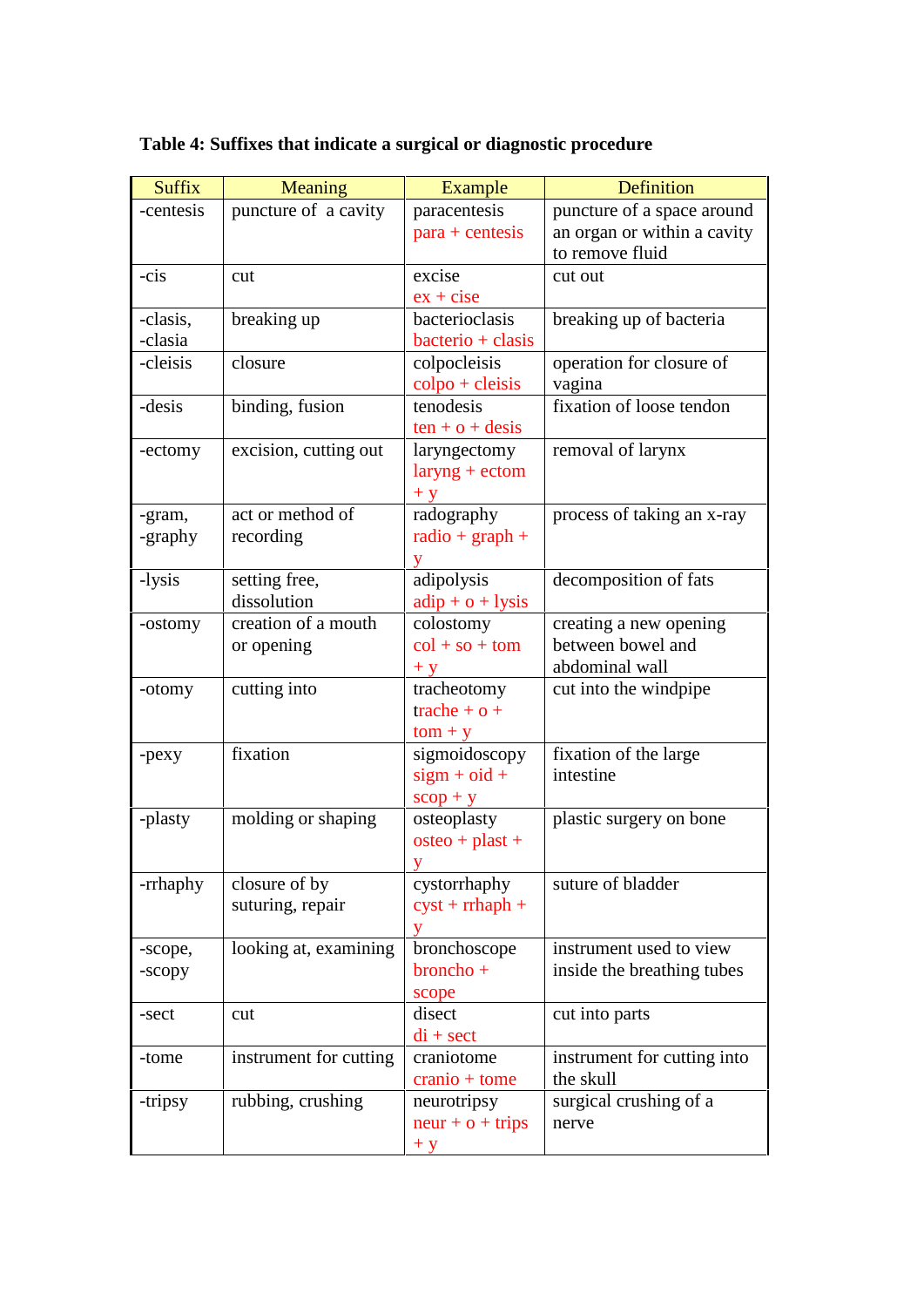## **Table 5: Dimiunitive suffixes that indicate smallness**

| <b>Suffix</b> | <b>Meaning</b> | Example       | <b>Definition</b>        |
|---------------|----------------|---------------|--------------------------|
| -cle          | small, little  | caruncle      | small fleshy growth      |
| -cule         | small, little  | molecule      | smallest part of an atom |
| -culum        | small, little  | tuberculum    | small nodule or knot     |
| -culus        | small, little  | calculus      | small stone              |
| -et           | small, little  | facet         | small plane surface      |
| -ium          | small, little  | bronchium     | small bronchial tube     |
| -ole          | small, little  | arteriole     | minute artery            |
| -olum         | small, little  | mesenteriolum | small mesentery          |
| -olus         | small, little  | bronchiolus   | smallest subdivision of  |
|               |                |               | bronchus                 |

## **Table 6: Chemical compounds indicated by a word ending**

| <b>Suffix</b> | Meaning                        | <b>Chemical Example</b> |
|---------------|--------------------------------|-------------------------|
| -ase          | enzyme                         | lipase                  |
| -ate          | salt made from acid            | sulfate                 |
| -ene          | unsaturated compound           | benzene                 |
| -ide          | binary compound                | oxide                   |
| $-in.$ -ine   | halogen, alkaloid, or nitrogen | quinine                 |
|               | base                           |                         |
| -ol           | oil                            | cholestrol              |
| -ose          | carbohydrate                   | fructose                |
| -yl           | matter, substance, radical     | ethyl                   |

## **Table 7: Word endings that form plurals**

| <b>Singular</b> | Plural | <b>Example</b>            |
|-----------------|--------|---------------------------|
| -a              | -ae    | lamina, laminae           |
| -en             | -ina   | lumen, lumina             |
| $-ex$           | -ices  | index, indices            |
| -ies            | -ietes | paries, parietes          |
| $-is$           | $-es$  | psychisis, psychoses      |
| $-is$           | -ides  | epididymis, epididymides  |
| -ma             | -mata  | trauma, traumata          |
| $-nx$           | -nges  | phalanx, phalanges        |
| -on             | -a     | criterion, criteria       |
| $-S$            | -tes   | pons, pontes              |
| -u              | -ua    | comu, comua               |
| -um             | -a     | diverticulum, diverticula |
| $-us$           | $-i$   | bacillus, bacilli         |
| $-US$           | -era   | viscus, viscera           |
| $-US$           | -ora   | corpus, corpora           |
| $-X$            | -ces   | calyx, calyces            |